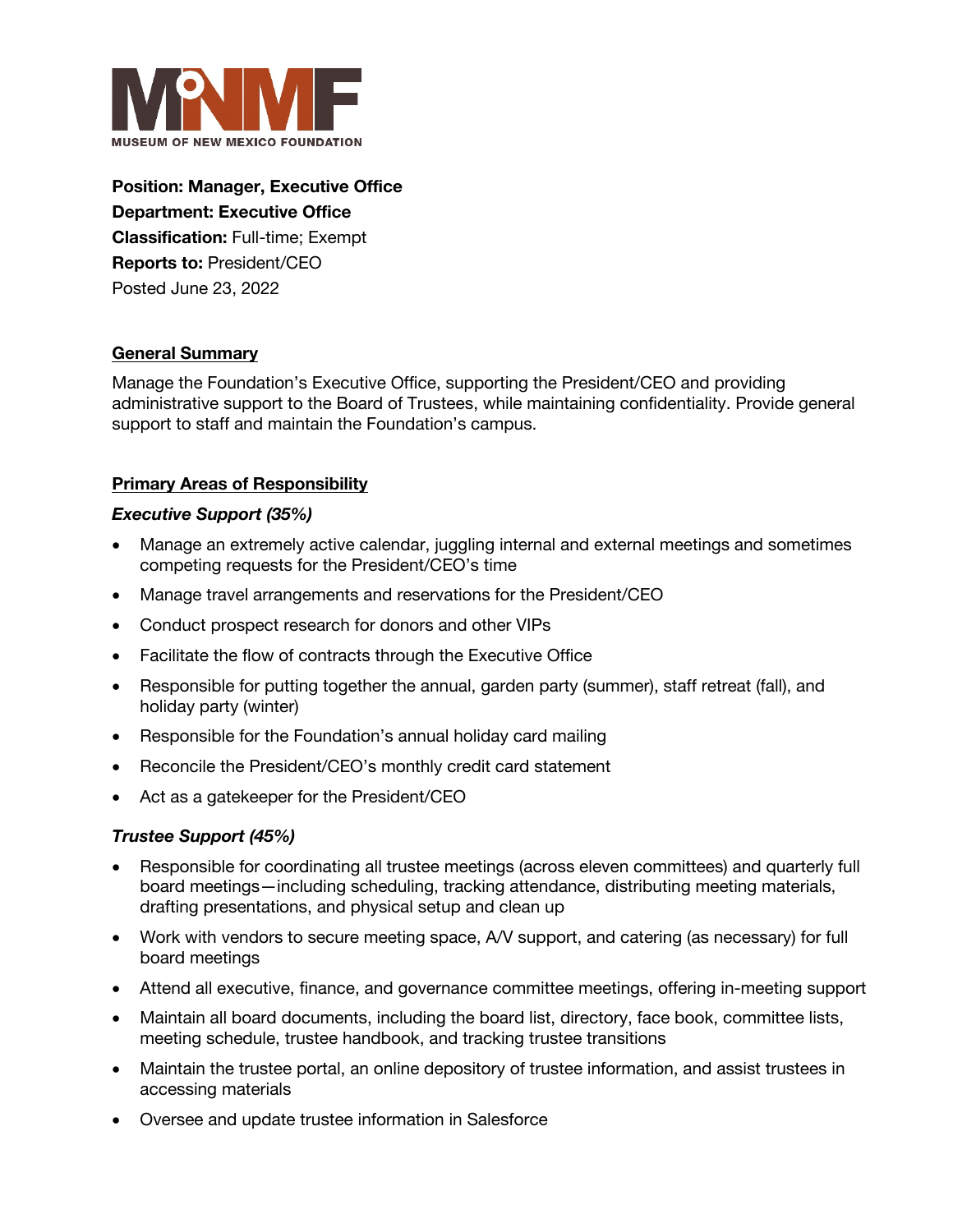

- Responsible for the annual new trustee orientation and distribution of trustee handbooks
- Provide direct administrative support to Officers and Committee Chairs
- Work closely with the governance chair and committee, providing detailed support during the annual trustee nomination period by collecting nominations, researching nominees, and assisting the committee as needed during their review process
- Responsible for the monthly Trustee and Circles E-News, collecting copy from contributors and assembling the newsletters in a timely manner
- Responsible for maintaining the Trustee E-News mailing list
- Act as the conduit through which trustees receive communication from the Foundation, the President/CEO, and other trustees
- Ensure trustee meetings are properly set with coffee/tea service and light snacks, maintaining supply as needed
- Broadly responsible for trustee hospitality

#### *General Office-Wide Support (20%)*

- Facilitate the weekly staff meeting, membership meeting, and development meeting
- Oversee office equipment, including rented copiers, stocking related supplies like toner cartridges and calling for service as necessary
- Order and monitor office and facility supplies for the campus, tracking expenses and submitting a monthly reconciled credit card statement to finance
- Order all stationary for the campus, ensuring stock in two buildings
- Work with a variety of vendors to maintain the facility, including housekeeping, plumbing, heating/cooling, pest control, trash pickup, window and carpet cleaners, etc.
- Key management for the campus
- Act as the first point of contact for all facility related requests from staff, trustees, and guests
- Act as the receptionist for the campus
- Perform other duties as assigned

## **Required Qualifications**

- 2-year degree or greater preferred
- 2-3 years' experience in a similar role
- Ability to be discreet and maintain confidentiality
- Ability to execute good judgement in a variety of situations
- Clear communicator with strong writing, proofreading, and editing skills
- Keen attention to detail and outstanding organizational skills